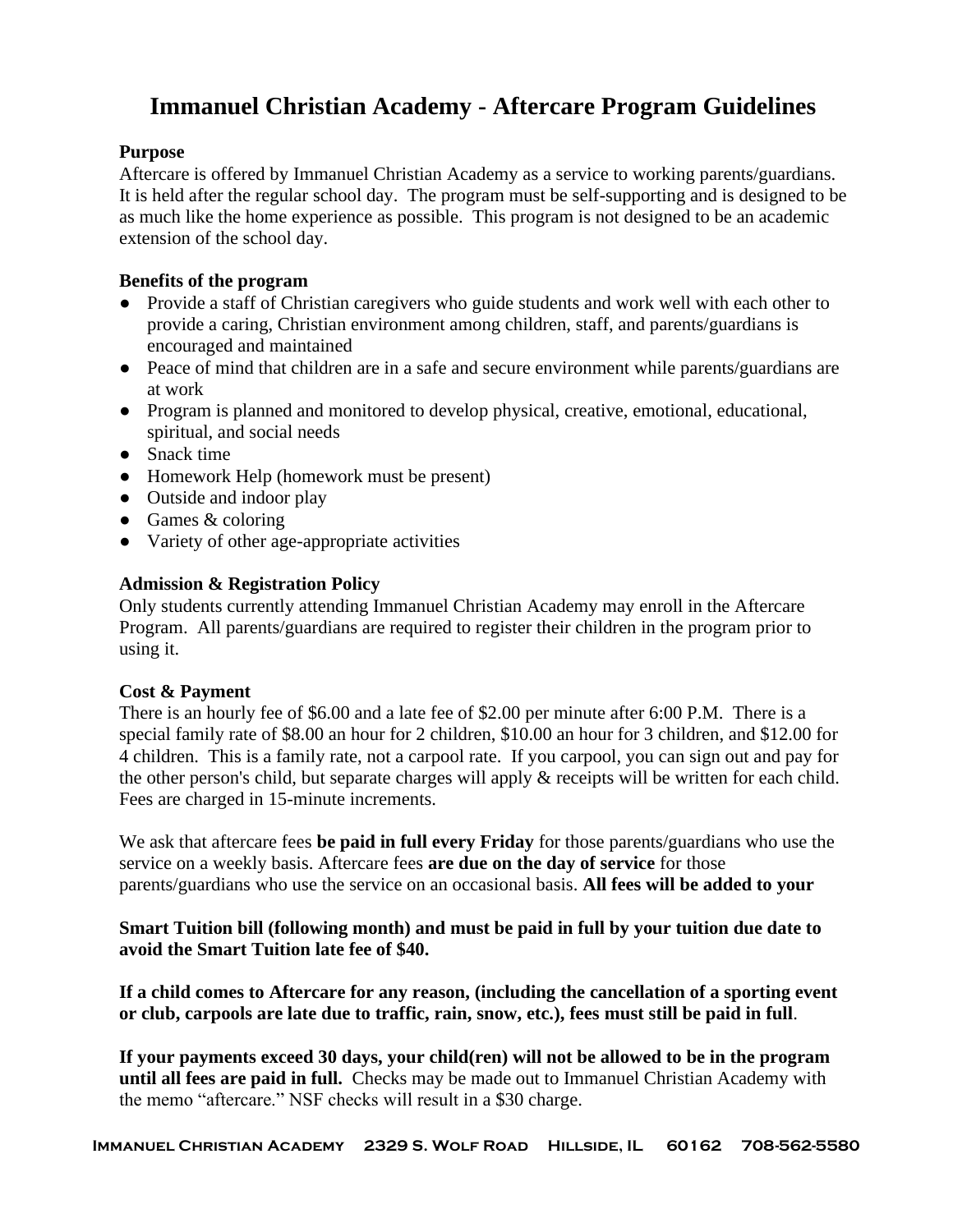## **Hours**

Aftercare program is open Monday-Friday from 3:00-6:00 P.M. Immanuel Christian Academy does not offer aftercare on half days.

We ask that you abide by the 6:00 p.m. closing time. Parents/guardians that are repeatedly late in pick up will be informed that their child(ren) will not be allowed to further utilize the Aftercare Program. If your child(ren) is in aftercare and it is close to 6:00 p.m. and you know you will be late in picking up your child, please call the Aftercare Director and tell him/her when you will arrive. **Please note that a late fee of \$2.00 per minute will be charged and must be paid upon pickup.**

## **Attendance & Planning**

If any emergency comes up and your child(ren) will unexpectedly be attending aftercare, please contact the following: school office at (708) 562-5580, classroom teacher, and Aftercare Director. If your child(ren) regularly attends aftercare and will not be due to sickness, vacation, sports, etc., please contact the Aftercare Director to let him/her know.

## **Location**

The Aftercare program is located in the church basement. Use the W-3 door to enter & exit. Please ring the bell that is labeled Extended Care/Fellowship Hall.

## **Sign Out**

Parents/guardians are required to sign out their child(ren) when using aftercare. The aftercare staff may only release your child(ren) to you, or someone you have designated as an emergency contact on the school records. If someone other than your emergency contact will be signing out your child, you must write a note or call the school office in advance of that day. In the event it is after 3:00 and you cannot pick up your child(ren), please call the Aftercare Director to inform him/her of the person picking up your child(ren). Aftercare staff will ask to see a photo identification of them before discharging your child(ren).

## **After Schedule (subject to change)**

3:00 PM - Dismissal from classroom; students report to aftercare location

3:00 PM – 4:15 PM – Recess, prayer, snack time

4:15 PM – 6:00 PM – Homework & study time, large & small group/individual activities 6:00 PM – All children should be picked up and signed out

# **Snacks & Supplies**

The Aftercare Program will provide a snack and water every day for the students. Please make us aware of any food allergies that your child may have on their registration form. Aftercare always accepts any donation of individual portioned snacks and/or water bottles along with coloring books, games, and other supplies.

## **Illness and Medicine Policy**

If your child becomes ill, he/she will be accompanied away from the group until picked up by a designated adult. Emergency situations and administration of medicine will follow ICA guidelines.